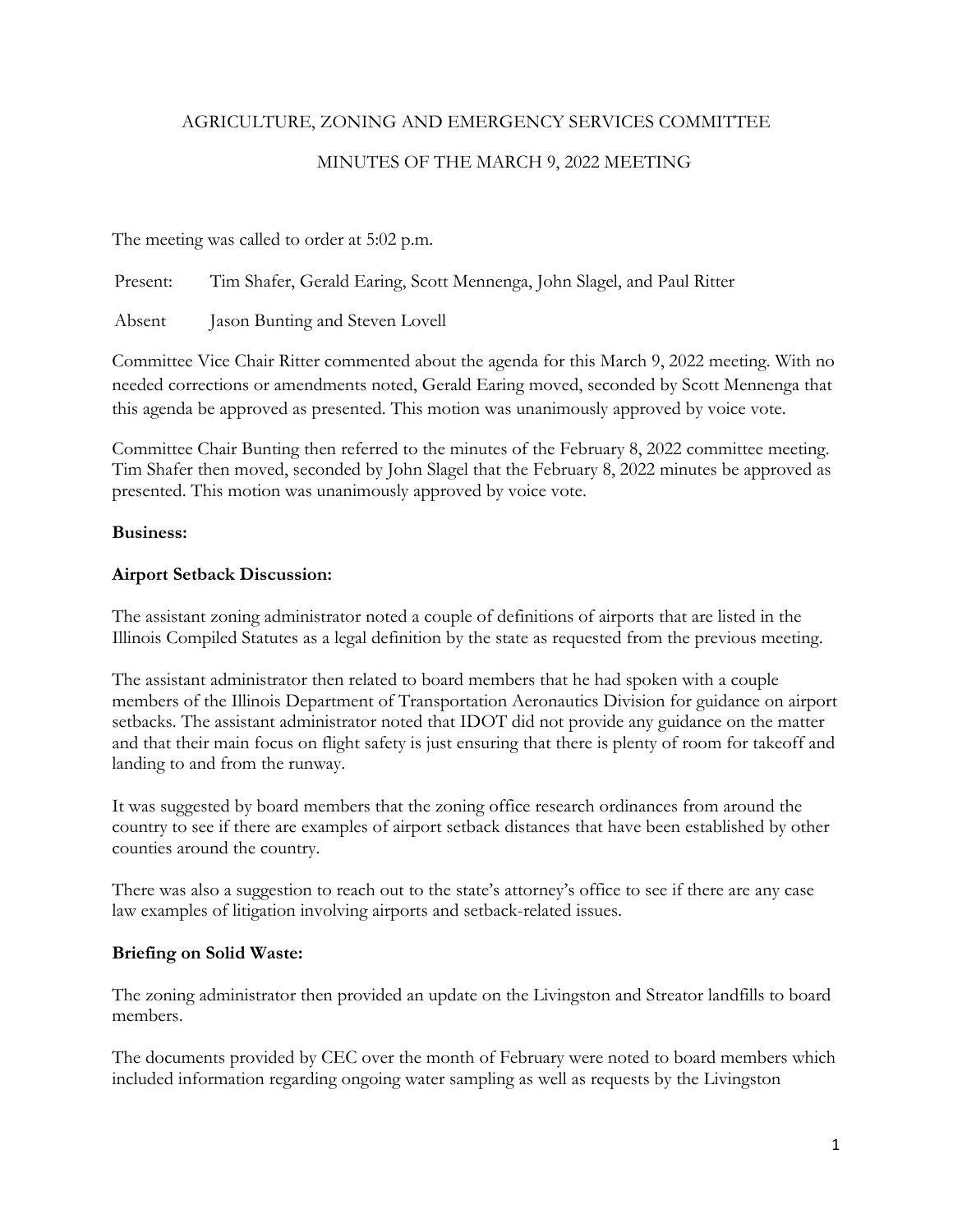Landfill to the IEPA for increases in limits on ammonia, arsenic, and pH due to a believed natural phenomena or random errors that could be attributing to higher levels of those parameters.

The assistant administrator gave board members a summary on a conference call that was held with Republic, County zoning office, and Gary Diegan. In the conference call, an update was given on the pipeline relocation project regarding its timeline. It was also related that the soil that the landfill has been taking in from the Nicor project in McLean County has not been as much of an issue as had previously been anticipated.

It was also noted to board members that there was a CPI increase in the host fee that will soon take effect.

## **E-Recycling Discussion:**

The assistant zoning administrator then presented the flyer that had been created for the April 2<sup>nd</sup> electronic recycling event that will be held at the old K-Mart parking lot in Pontiac. The assistant administrator noted that the flyer had been shared with various entities throughout the county and that it is very well shared. It was also noted that Livingston County Probation has also been contacted to help acquire volunteers to help at the event. The assistant administrator also noted that event insurance has also been acquired for the collection event.

There was then discussion about the logistics of the event to attempt to correct issues that were noted the last time the event was held at this location.

## **Other Issues to Come Before the Committee:**

The zoning administrator discussed the recent open house that was held by EDF Renewables in Cullom and that there was a majority of a positive turnout for the event and that there were no noted objections to the project at the open house.

The zoning administrator then mentioned solar developments in the county and that the county is starting to see an increased interest in companies developing utility sized solar developments within Livingston County.

**Public Comment:** None

### **Review and Approval of Bills:** None